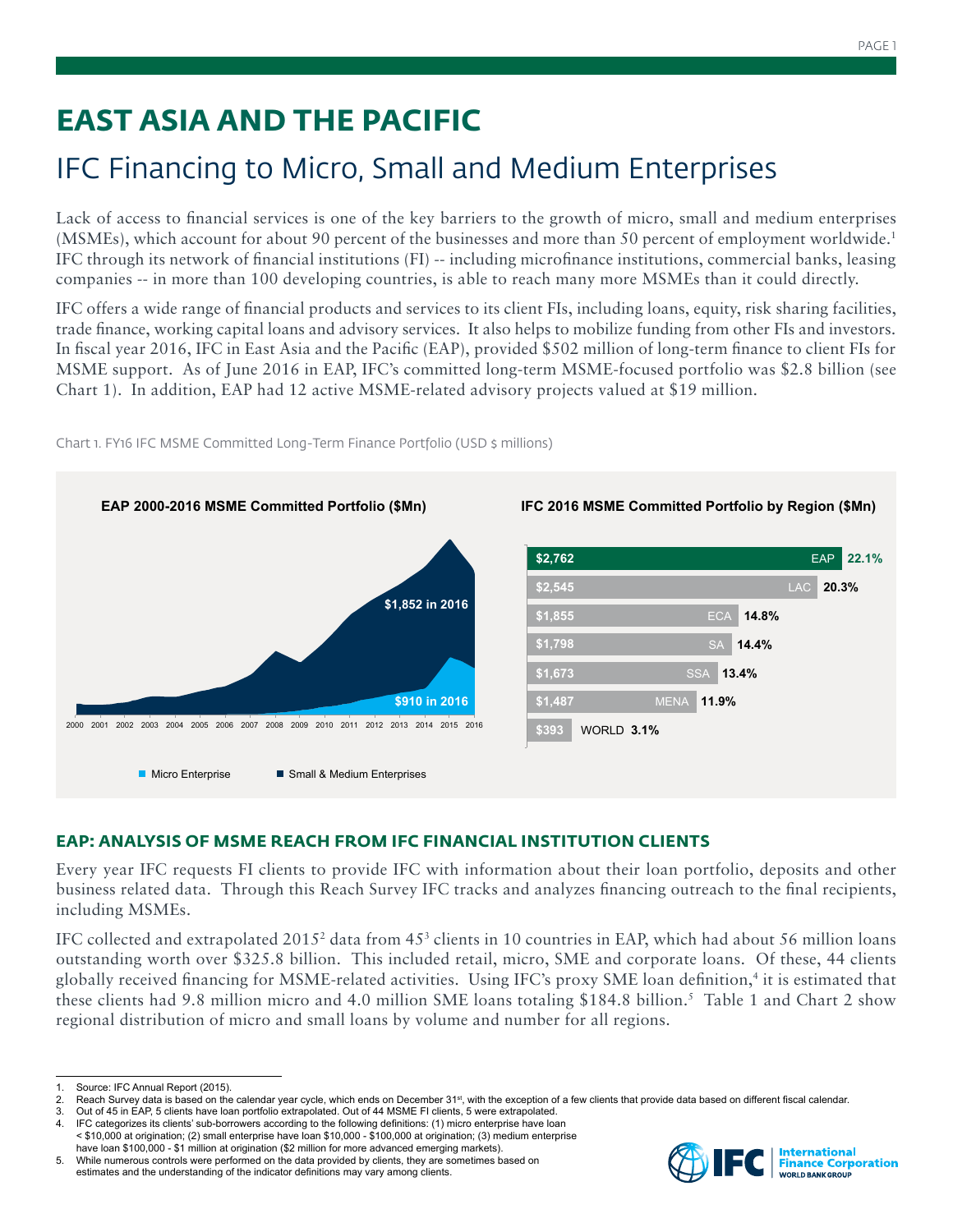

Table 1: IFC FI Clients' Micro and SME Outstanding Loan Portfolio by Region, 2015

| <b>Region</b>                    | <b>Micro Loans</b> |             | <b>SME Loans</b> |             | <b>MSME Loans</b> |             |
|----------------------------------|--------------------|-------------|------------------|-------------|-------------------|-------------|
|                                  | # Millions         | \$ Billions | # Millions       | \$ Billions | # Millions        | \$ Billions |
| <b>East Asia and the Pacific</b> | 9.8                | 30.2        | 4.0              | 154.7       | 13.9              | 184.8       |
| Europe and Central Asia          | 4.2                | 7.3         | 1.4              | 56.0        | 5.5               | 63.4        |
| Latin America and the Caribbean  | 13.1               | 9.4         | 1.1              | 77.3        | 14.3              | 86.7        |
| Middle East and North Africa     | 2.5                | 2.6         | 0.1              | 13.5        | 2.7               | 16.1        |
| South Asia                       | 18.8               | 8.6         | 0.8              | 34.9        | 19.6              | 43.5        |
| Sub-Saharan Africa               | 2.7                | 1.5         | 0.1              | 7.2         | 2.8               | 8.7         |
| <b>Total Loans</b>               | 51.2               | 59.5        | 7.6              | 343.7       | 58.8              | 403.2       |

Chart 2: IFC FI Clients' Micro and SME Outstanding Loan Portfolio Distribution (%), 2015



## **EAP: IFC CLIENTS' MSME LOAN PORTFOLIO BY TYPE OF IFC ENGAGEMENT**

IFC places its MSME clients in two categories: FIs supported by IFC in the area of microfinance – clients with microfinance-focused engagements; and FIs supported by IFC in the area of SME financing – clients with SME-focused engagements. In 2015, IFC collected or extrapolated data from 31 microfinance and 13 SME-focused engagements in EAP. SME-focused clients funded about 26 percent of the total number of micro loans representing 79 percent of the total funding for the microenterprises. The microfinance focused clients also crossed over to SME with 7 percent of the number of SME loans and 4 percent of the total volume. In addition, 39 percent of clients with microfinancefocused engagement and 54 percent with SME-focused ones received advisory services.

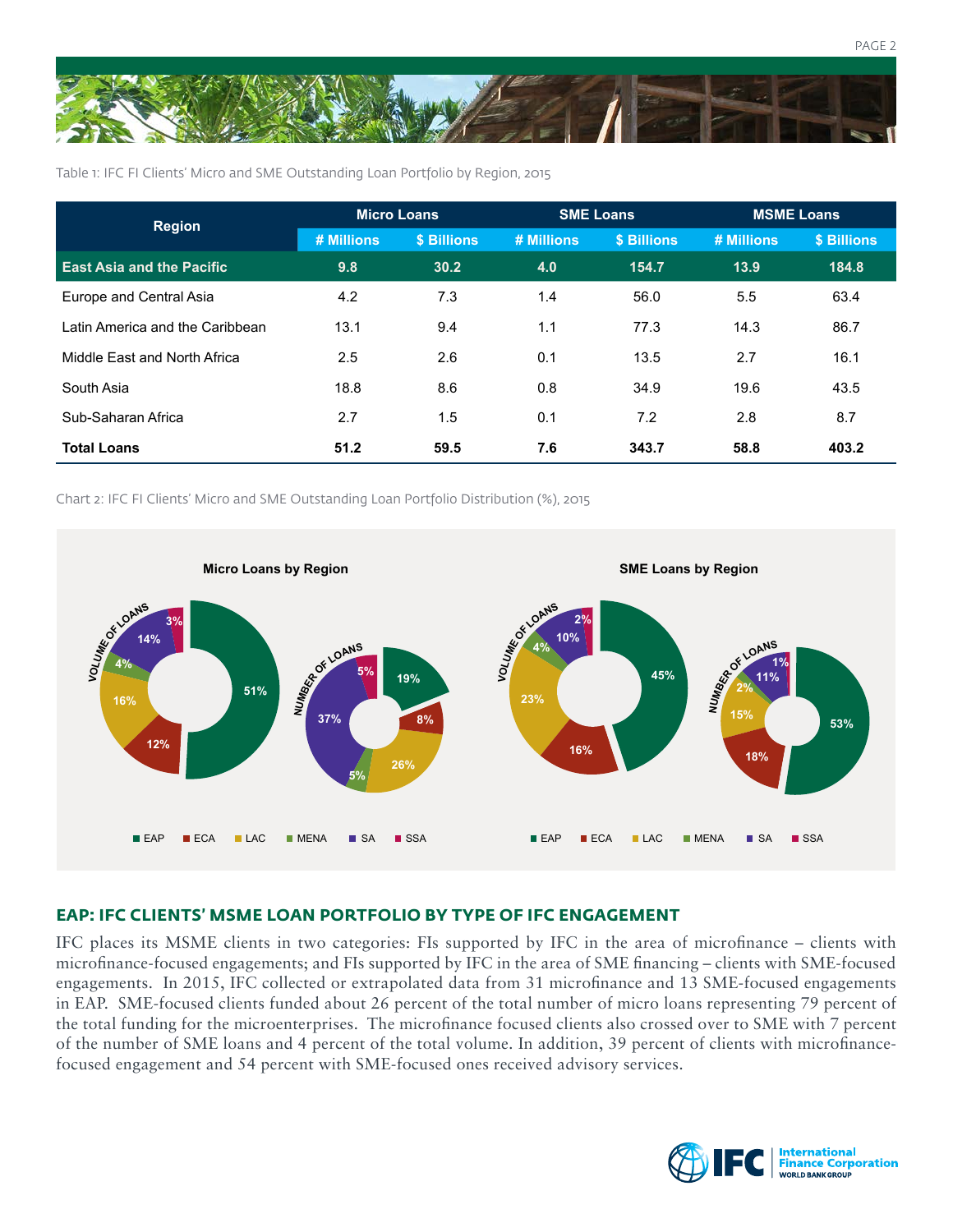



Table 2: Microfinance-Focused Engagements in EAP<sup>6</sup>

Table 3: SME-Focused Engagements in EAP<sup>7</sup>

|                     | <b>Outstanding</b><br>Loan Portfolio |             | <b>Average</b><br><b>Loan Size</b> | <b>NPLs</b> |                     | <b>Outstanding</b><br><b>Loan Portfolio</b> |                        | <b>Average Loan</b><br><b>Size</b> | <b>NPLs</b>   |
|---------------------|--------------------------------------|-------------|------------------------------------|-------------|---------------------|---------------------------------------------|------------------------|------------------------------------|---------------|
| Loan<br><b>Type</b> | # Millions                           | \$ Billions |                                    | $\sqrt{2}$  | Loan<br><b>Type</b> |                                             | # Millions \$ Billions |                                    | $\mathcal{A}$ |
| Micro               | 7.5                                  | 7.3         | 962                                | 1.0%        | Micro               | 2.3                                         | 22.9                   | 4.747                              | 1.3%          |
| <b>SME</b>          | .03                                  | 6.5         | 21.736                             | 2.6%        | <b>SME</b>          | 3.7                                         | 148.2                  | 78.619                             | 1.8%          |
| <b>Total</b>        | 7.8                                  | 13.8        | 1.757                              | 1.8%        | <b>Total</b>        | 6.0                                         | 171.1                  | 57.628                             | 1.8%          |

The clients receiving microfinance focused financing and services reported very low non-performing loan (NPL) levels, especially for the micro loans – about 1 percent.

### **EAP: IFC CLIENTS' LOANS TO WOMEN AND WOMEN-OWNED SMES**

Gender equality is a fundamental condition for a prosperous and sustainable world; however, in many countries women have lower access to education, employment, business opportunities and financial services, as well as unequal social status and rights. The annual estimated credit gap for women-owned SMEs is about \$260-320 billion.<sup>8</sup>

To address this challenge, IFC launched Banking on Women Program that promotes financing for women-owned SMEs. In addition, recently IFC requested clients to report on their loan portfolios to women-owned enterprises. In 2015, 32 IFC FI clients provided gender-disaggregated data in EAP. These clients provided about 70 percent of micro loans by number to women, and 33 percent of total SME loans by number to women-owned firms<sup>9</sup> (see Table 4).

Table 4: EAP: IFC FI Clients' Loans to Women and Women-owned SMEs

|                  | Number of<br><b>Loans to Women</b> | <b>Total Volume of</b><br><b>Loans to Women</b> | Number of<br><b>Loans to Women</b> | <b>Total Volume of</b><br><b>Loans to Women</b> | <b>NPLs</b> |
|------------------|------------------------------------|-------------------------------------------------|------------------------------------|-------------------------------------------------|-------------|
| <b>Loan Type</b> | # 000                              | <b>\$ Millions</b>                              | % Of total                         | % Of total                                      | $\%$        |
| Micro            | 5.306.5                            | 2.832.38                                        | 70.6%                              | 39.0%                                           | 1.0%        |
| <b>SME</b>       | 104.7                              | 2.185.58                                        | 33.3%                              | 29.1%                                           | 2.1%        |

### **EAP: MSME LOAN PORTFOLIO GROWTH AND DYNAMICS**

The volume of micro and SME loans by IFC's portfolio of MSME client FIs has grown consistently over time. Three main factors influence MSME loan portfolio growth: 1) changes in the MSME portfolio among existing IFC clients, 2) entries of new clients, and 3) exits of existing clients, when, for example, IFC clients fully repay their loans. The dynamics of these factors determines the MSME reach growth trends from year to year. Thus, in the post-financial crisis period (2011-2015), the MSME loan portfolio increased 36 percent by number, and 38 percent by volume, on a compounded basis.

During 2014-2015, the volume of MSME loans increased by 180 percent, and the number of loans increased by 82 percent. In 2015, new clients contributed with 7.3 million MSME loans totaling \$123.7 billion. Also, 15 MSMEfocused clients reported data in 2013, 2014, and 2015. During this period, the number of MSME loans they provided grew by 6 percent and volume increased by 8 percent on a compounded basis.



<sup>6,7.</sup> Average Loan Size and NPLs do not include extrapolated data.

<sup>8.</sup> IFC Enterprise Gap Database (2011). http://smefinanceforum.org/data-sites/ifc-enterprise-finance-gap

<sup>9.</sup> IFC defines women-owned SME as a firm with (a) > 51 percent ownership/stake by a woman/women; or (b) > 20 percent owned by a woman/women AND 1 woman as CEO/COO (President/Vice-President) as well as 30 percent of the board of directors being women where a board exists; and which received loans from \$10,000 to \$1 or 2 million at origination.